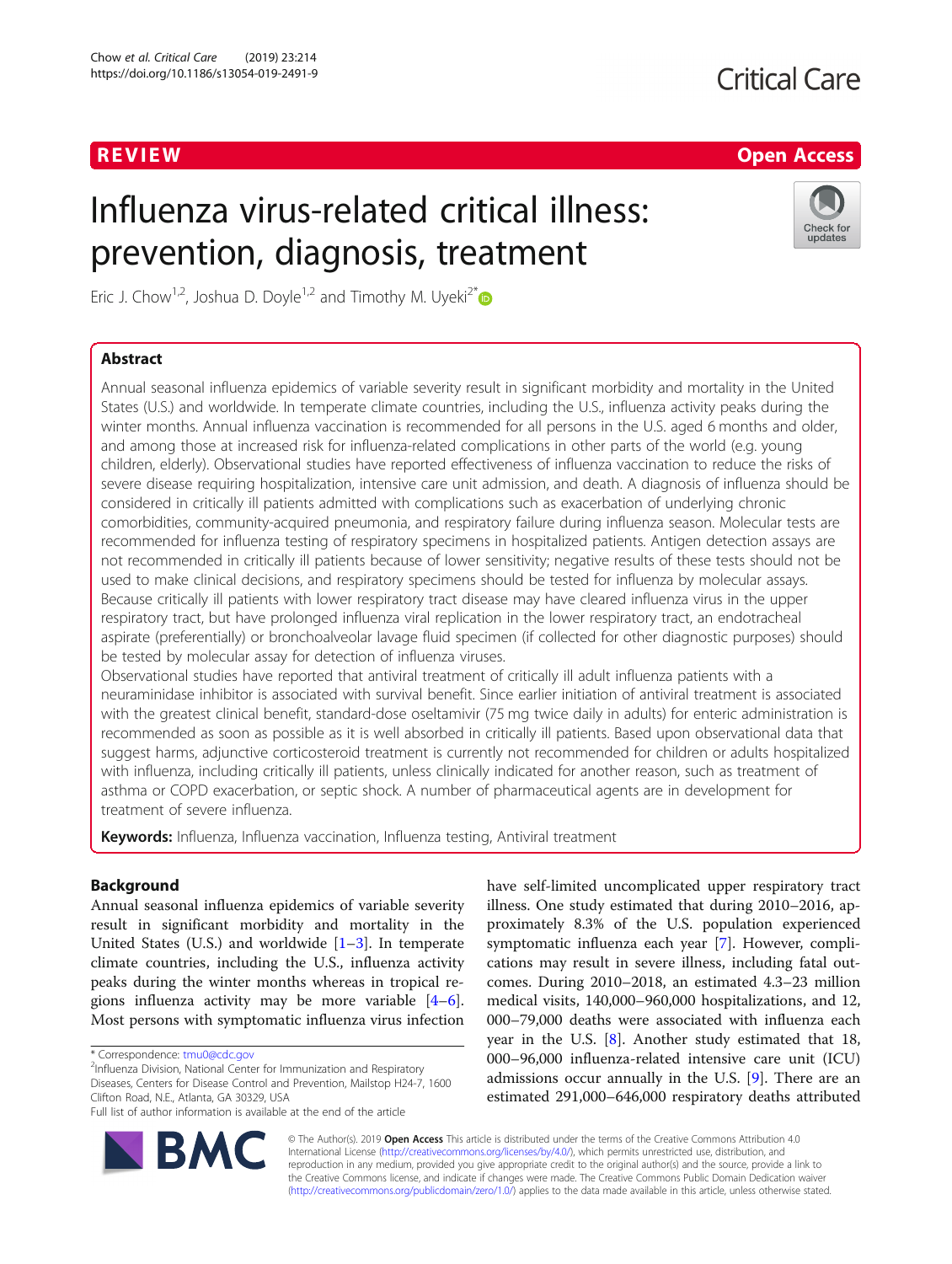to seasonal influenza each year worldwide [\[2](#page-7-0)]. Here, we review strategies for prevention, diagnosis, and treatment of influenza virus infections in the ICU (Table 1).

# Risk factors

Influenza vaccination is the primary method for preventing influenza and reducing the risk of severe outcomes. In the U.S., the Advisory Committee on Immunization Practices (ACIP) recommends annual influenza vaccination for all persons aged 6 months and older and prioritizes those at higher risk for influenza complications [[10\]](#page-7-0). High-risk groups include adults aged  $> 65$  years [[11](#page-8-0), [12\]](#page-8-0), children aged < 5 years (particularly those aged < 2 years) [\[13](#page-8-0), [14\]](#page-8-0), pregnant women (up to 2 weeks postpartum) [\[15](#page-8-0)–[18](#page-8-0)], persons with certain chronic medical conditions, Native Americans/Alaska Natives,<sup>1</sup> and residents of nursing homes and other long-term care facilities (Table 2). Studies have specifically highlighted that those with chronic pulmonary, cardiovascular, renal, hepatic, neurologic, hematologic or metabolic disorders, immunocompromised persons, children and adolescents receiving aspirin- or salicylate-containing medications and who might be at risk for experiencing Reye syndrome with influenza virus infection, and those who are extremely obese (BMI > 40) are at increased risk for influenza-related complications [\[10](#page-7-0), [19](#page-8-0)–[23\]](#page-8-0).

Many studies evaluated risk factors for severe influenza during the 2009 H1N1 influenza pandemic. Adult ICU patients with influenza A(H1N1)pdm09 virus infection were primarily non-elderly, were obese [[24](#page-8-0)–[28\]](#page-8-0), and had higher odds of death, invasive mechanical ventilation, acute respiratory distress syndrome (ARDS), septic shock, and multi-lobar pneumonia when compared with seasonal

Table 1 Key points: care of patients with severe influenza Key Points

- There are an estimated 291,000–646,000 seasonal influenza-associated respiratory deaths every year worldwide.
- Annual influenza vaccination is the primary method of preventing influenza and influenza-related complications, especially in high-risk persons.
- Influenza molecular diagnostic testing is recommended for all patients requiring hospitalization with suspected influenza.
- Influenza antiviral treatment should be started as soon as possible in hospitalized patients with suspected influenza, including critically ill patients, and should not be delayed while awaiting results of influenza diagnostic tests.
- Enterically administered oseltamivir is recommended for influenza patients except for those with contraindications (e.g., gastric stasis, ileus, malabsorption).
- Repeat virologic testing in lower respiratory tract specimens may be required to determine therapeutic endpoints in ventilated patients with influenza
- Corticosteroids are not recommended for the routine treatment of influenza except when indicated for treatment of underlying medical conditions (e.g., COPD or asthma exacerbation) or septic shock.

| Table 2 Groups at high risk for influenza complications* |  |
|----------------------------------------------------------|--|
|----------------------------------------------------------|--|

|  |  |  |  |  | Risk factors for severe influenza outcomes |
|--|--|--|--|--|--------------------------------------------|
|--|--|--|--|--|--------------------------------------------|

- Age < 5 years, especially those < 2 years
- $\cdot$  Age  $>$  65 years
- Pregnant women
- Extreme obesity (BMI  $>$  40 kg/m<sup>2</sup>)
- Native Americans/Alaskan Natives (may also apply to indigenous people from other countries)
- Current or past tobacco use
- Children and adolescents receiving aspirin or salicylate-containing medications who might be at risk for Reye syndrome
- Underlying chronic medical conditions:
	- Pulmonary
	- Cardiovascular
	- Renal
	- Hepatic
	- Neurologic
	- Hematologic
	- Metabolic
	- Immunocompromised state

\*From the U.S. Centers for Disease Control and Prevention Advisory Committee on Immunization Practices

influenza patients [[24,](#page-8-0) [29](#page-8-0)]. In children, independent risk factors for influenza A(H1N1)pdm09-related mortality included chronic neurologic condition or immune compromise, acute myocarditis or encephalitis, and early presumed MRSA co-infection of the lung [\[30\]](#page-8-0). Female gender was also identified as a risk factor; however, there was no gender difference in overall mortality. Bacterial coinfection was identified in approximately one third of fatal influenza A(H1N1)pdm09 cases in the largest autopsy case series  $[31]$  $[31]$ . Bacterial co-infections in the interpandemic period are also common in critically ill influenza patients [[32\]](#page-8-0). One study identified past or current tobacco use as a risk factor associated with ICU admission [[33](#page-8-0)]. A recent multicenter cohort study reported that mortality was higher in immunosuppressed patients with influenza A(H1N1)pdm09 than in immunocompetent patients [\[34\]](#page-8-0). Severity of influenza seasons varies from yearto-year based on the predominant influenza viruses, and between seasonal and pandemic influenza [\[35,](#page-8-0) [36\]](#page-8-0). One study reported that patients with influenza A(H1N1) pdm09 had higher odds of severe disease than patients with either influenza A(H3N2) or influenza B virus infections [\[37\]](#page-8-0). However, influenza B virus infection has been shown to increase the odds of in-hospital mortality in children compared with influenza A virus infection [[38](#page-8-0)].

# Prevention and vaccination

Influenza vaccination is recommended each fall for all persons aged > 6 months in the U.S. and should continue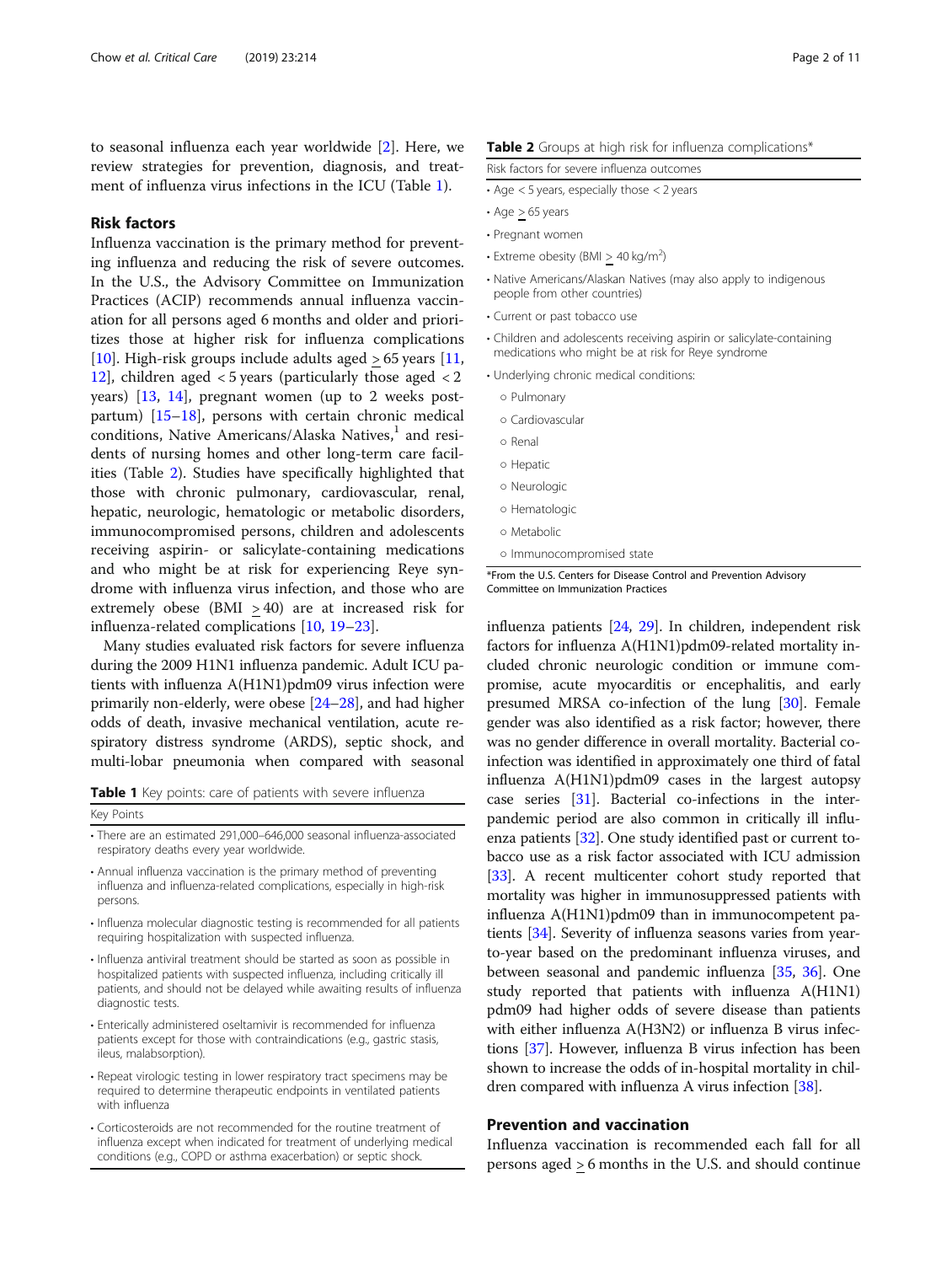as long as influenza viruses are circulating in the community. Previously unvaccinated children aged 6 months through 8 years require two doses 1 month apart. Since influenza vaccine effectiveness (VE) to prevent medically attended illness varies from year-to-year by vaccine strain, age, prior immunity, and immune function, some vaccinated individuals can become symptomatic with influenza virus infection. However, several studies have reported influenza vaccine effectiveness in reducing illness severity, including reducing severe illness in persons aged  $> 65$  years [[39\]](#page-8-0), and reducing in-hospital mortality and ICU admissions for those aged 18–49 years and > 65 years compared to unvaccinated individuals [[40\]](#page-8-0). One study reported that duration of ICU hospitalization was reduced a half-day in patients aged 50–64 years who had received influenza vaccination compared with unvaccinated patients [\[41](#page-8-0)]. A study across all age groups in Spain reported influenza VE of 58% in reducing the risk of severe influenza requiring hospitalization [\[42](#page-8-0)]. A Southern Hemisphere study reported influenza VE of 82% in reducing influenza-associated ICU admissions among adults [[43\]](#page-8-0) while a study in Spain showed an adjusted influenza VE of 23% in preventing ICU admission and death [[44](#page-8-0)].

Despite the benefits of influenza vaccination, there continues to be low vaccine coverage among adults admitted to the ICU who often have a high prevalence of high-risk comorbidities [[45,](#page-8-0) [46\]](#page-8-0). In children, low influenza vaccination coverage has also been reported among those admitted to pediatric ICUs, even among those with underlying high-risk conditions [\[47](#page-8-0)]. Full influenza vaccination was shown to result in a 74% reduction in pediatric ICU admissions compared to unvaccinated or partially vaccinated influenza patients [[47\]](#page-8-0). Furthermore, one study showed that influenza VE was 65% in reducing the risk of mortality in children aged 6 months to 17 years in the U.S. [\[48\]](#page-8-0). These data further emphasize the benefits of influenza vaccination in reducing severe influenza complications, especially in high-risk persons.

# Diagnosis

Persons with uncomplicated influenza typically experience acute onset of respiratory symptoms (cough, rhinorrhea, congestion), myalgias, and headache with or without fever. During influenza season, clinicians should also consider influenza when there is only fever present or in patients who are afebrile and have respiratory symptoms [\[49\]](#page-8-0). Complications of influenza vary by age, underlying comorbidities or high-risk conditions such as pregnancy, and immune function; elderly and immunocompromised persons may not always manifest fever. Critically ill patients may be admitted with respiratory or multi-organ failure, exacerbation of an underlying condition such as chronic lung disease [\[50,](#page-8-0) [51](#page-8-0)], heart failure [[52\]](#page-8-0), or other extrapulmonary complications including stroke, encephalopathy, or encephalitis [\[30,](#page-8-0) [49](#page-8-0), [53](#page-8-0)].

Influenza testing is recommended for all patients requiring hospitalization with suspected influenza, including those admitted to the ICU during influenza season with acute respiratory illness and community-acquired pneumonia, without a clear alternative diagnosis. Furthermore, all individuals requiring critical care outside of influenza season should be tested for influenza if there is a possible epidemiological link to an individual with recent influenza, such as travel to areas with influenza activity or exposure to an institutional influenza outbreak. Special consideration should be given to elderly and immunocompromised patients, as influenza virus infection may not present with typical acute respiratory illness signs and symptoms (e.g., absence of fever). The Infectious Diseases Society of America (IDSA) 2018 Influenza Clinical Practice Guidelines also recommend influenza testing for patients at high risk of complications such as exacerbation of chronic cardiopulmonary disease [\[49\]](#page-8-0). Diagnosis of influenza should be made as soon as possible in critically ill patients, and initiation of antiviral treatment should not be delayed while awaiting results of diagnostic tests. Studies have reported an increase in mortality of ICU patients with influenza A(H1N1)pdm09 virus infection when diagnosis was delayed [[54\]](#page-8-0), and shorter hospital length of stay when antiviral treatment was initiated within 6 h of admission [\[55\]](#page-8-0).

Several kinds of influenza diagnostic tests are available in clinical settings with variable sensitivities and specificities, including antigen detection assays, and molecular assays (nucleic acid detection) using respiratory tract specimens (Table [3\)](#page-3-0). Within each of these testing categories, there is a wide range of available tests with varying diagnostic accuracy, and understanding the limitations of each diagnostic tool will allow the clinician to properly interpret their results. Most studies of influenza diagnostic accuracy have been conducted on specimens from patients with uncomplicated influenza, and few have assessed the performance of influenza tests in critically ill patients. The IDSA guidelines recommend molecular influenza assays for testing respiratory specimens from all hospitalized patients with suspected influenza because of their high sensitivity, specificity, and time to results (15 min to several hours)  $[49]$ . The use of rapid influenza molecular diagnostic testing can result in better outcomes for patients and reduce the amount of resources required to care for patients in the emergency room [[57](#page-8-0)]. Serology and viral culture are not recommended for clinical decision making, because timely results will not be available to inform clinical management. Serology requires collection of appropriately paired acute and convalescent sera performed at specialized public health reference laboratories, and results based upon a single serum specimen are not interpretable [\[49\]](#page-8-0). Although viral culture can confirm the presence of infectious virus with very high sensitivity and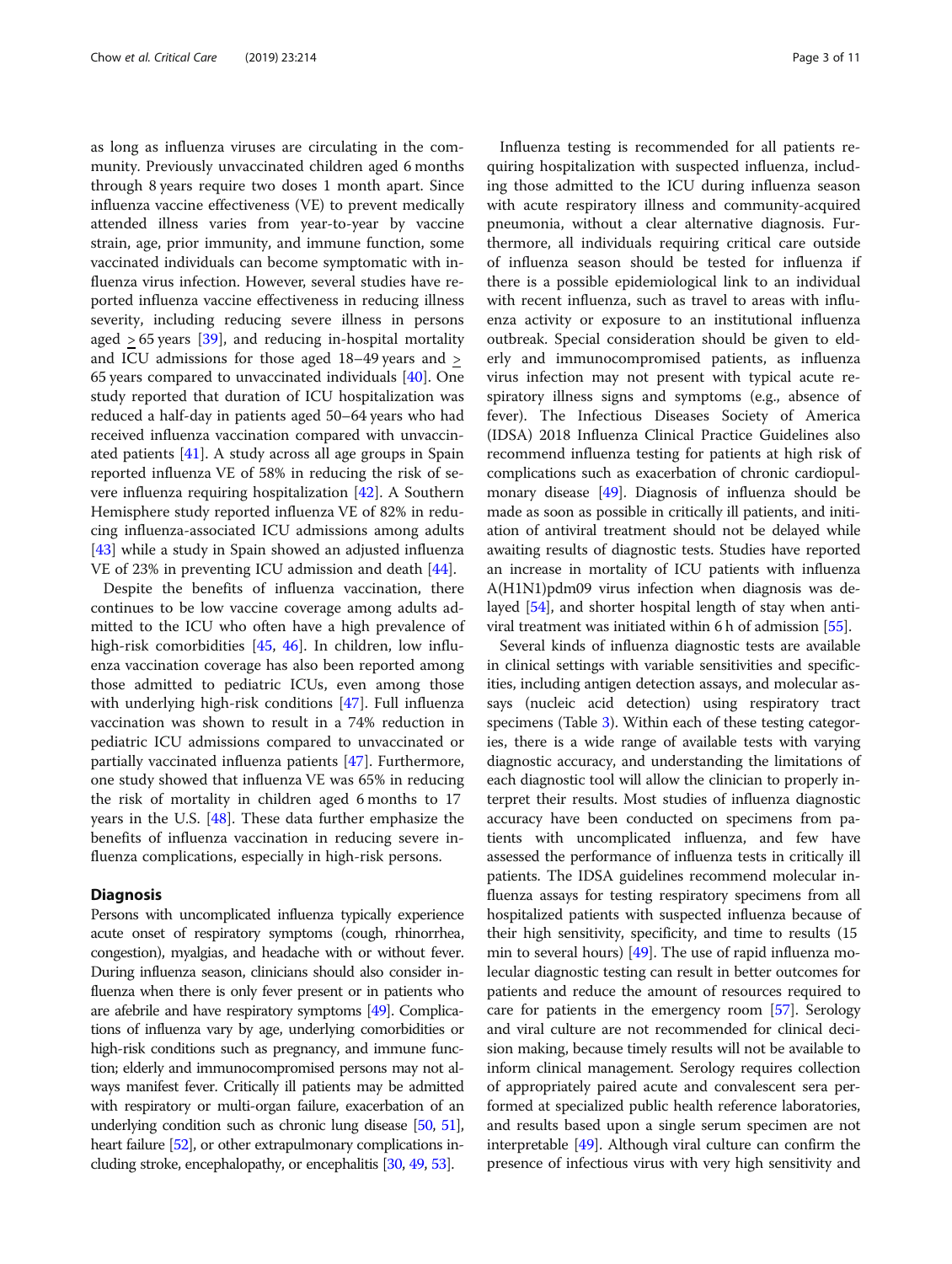#### <span id="page-3-0"></span>Table 3 Influenza diagnostic tests

| Influenza testing<br>modality[49, 56]              | Method                        | Time to<br>results | Sensitivity         | Specificity | Respiratory specimens* |                     |                          |
|----------------------------------------------------|-------------------------------|--------------------|---------------------|-------------|------------------------|---------------------|--------------------------|
|                                                    |                               |                    |                     |             | Swab                   | Wash/fluid          | Aspirate                 |
| Molecular assay (Rapid)**#                         | Nucleic acid<br>amplification | $10 - 15$ min      | Moderate<br>to high | High        | NP or nasal            | N/A                 | N/A                      |
| Molecular assay**#                                 | Nucleic acid<br>amplification | $15 - 30$ min      | High                | High        | NP or throat           | NP or BAI /mini BAI | Nasal or<br>endotracheal |
| Rapid influenza diagnostic<br>Test (RIDT)          | Antigen detection             | $10 - 15$ min      | Low to<br>moderate  | High        | NP. nasal. throat      | NP or nasal         | NP or nasal              |
| Immunofluorescence assay<br>(direct and indirect)  | Antigen detection             | l –4 h             | Moderate            | High        | <b>NP</b>              | <b>NP</b>           | Nasal                    |
| Rapid cell culture (shell vials;<br>cell mixtures) | Virus isolation               | $1-3$ davs         | High                | High        | NP or throat           | NP or BAL/mini BAL  | Nasal or<br>endotracheal |
| Tissue cell viral culture<br>(conventional)        | Virus isolation               | $3-10$ days        | High                | High        | NP or throat           | NP or BAI /mini BAI | Nasal or<br>endotracheal |

\*FDA-approved clinical specimens vary by specific test; refer to the manufacturer's package insert for each test's approved specimens

\*\*Recommended for testing hospitalized patients with suspected influenza. Some molecular assays also detect other respiratory pathogens

#Patients with respiratory failure and suspected influenza should have lower respiratory tract specimens collected and tested, including if upper respiratory tract specimens are negative for influenza because a patient may have cleared influenza virus from the upper respiratory tract and continue to have influenza viral replication in the lower respiratory tract

NP nasopharyngeal, BAL bronchoalveolar lavage

Serologic testing is not recommended for diagnosis or clinical management of patients with suspected influenza

specificity, it must be performed at public health laboratories and requires 3–10 days to yield results.

A recent meta-analysis reported that influenza antigen detection tests that produce rapid results had very high specificities (> 98%), but sensitivities were highly variable compared with RT-PCR [[58\]](#page-9-0). Rapid influenza diagnostic tests (RIDTs) without an analyzer device had only moderate sensitivity (53–54%), RIDTs that utilize an analyzer device (digital immunoassays) had moderately high sensitivity (77–80%), and rapid influenza molecular assays (nucleic acid detection) had high sensitivity (92–95%) [[58\]](#page-9-0). Low sensitivity of RIDTs for detecting influenza virus in ICU patients has been reported [[59](#page-9-0)]. Recently, a systematic analysis of rapid influenza molecular tests from 29 studies reported pooled sensitivity and specificity of 87.9% and 97.4%, respectively  $[60]$  $[60]$ . Therefore, antigen detection assays, such as rapid influenza diagnostic tests and immunofluorescence assays, are not recommended for hospitalized patients with suspected influenza because of their lower sensitivities, unless molecular assays are not available [[49\]](#page-8-0). Negative results for influenza based on tests with low sensitivity (e.g., RIDTs, immunofluorescence assays) should not be used to make clinical decisions. Instead, negative test results should be followed up with reverse transcription polymerase chain reaction (RT-PCR) or other influenza molecular assays to confirm results, and antiviral treatment should continue until results are available.

Preferred respiratory specimens for influenza testing in hospitalized patients without lower respiratory tract disease include nasopharyngeal, mid-turbinate nasal, or combined nasal-throat swabs. Collection of lower respiratory tract specimens should be considered in hospitalized

patients with suspected influenza if upper respiratory tract specimens are negative and a positive test would result in a change of clinical management [\[61\]](#page-9-0), because viral replication in the lower respiratory tract may be ongoing and prolonged after virus is no longer detectable in the upper respiratory tract [\[24,](#page-8-0) [25\]](#page-8-0). Influenza A(H1N1)pdm09 virus in particular has been shown to have affinity for infecting the lower respiratory tract  $[24, 31]$  $[24, 31]$  $[24, 31]$  $[24, 31]$ . In hospitalized patients receiving invasive mechanical ventilation in whom influenza is suspected, but not yet diagnosed, influenza testing should be performed on endotracheal aspirate specimens instead of those collected from the upper respiratory tract [[61](#page-9-0)]. Molecular testing, including RT-PCR for influenza viruses can also be performed on bronchoalveolar lavage (BAL) fluid if collected for the testing of other pathogens. Blood, plasma, serum, cerebrospinal fluid, urine, and stool samples have very low diagnostic yield and are not recommended for influenza testing [[49](#page-8-0)]. Diagnostic test results on specimens collected from non-respiratory sites should not be used for clinical decision making even for patients with extra-pulmonary complications of influenza.

Novel influenza A viruses are typically of animal origin, differ antigenically and genetically from currently circulating seasonal influenza A viruses (including H1N1pdm09 and H3N2 subtypes) and have infected at least one person. Novel influenza A viruses can cause a wide clinical spectrum of illness, ranging from asymptomatic infection, uncomplicated illness, to fulminant pneumonia, ARDS, and multi-organ failure [[62\]](#page-9-0) and human infection with a novel influenza A virus is of public health concern. In the U.S., human infection with a novel influenza A virus is nationally reportable to the Centers for Disease Control and Prevention; globally,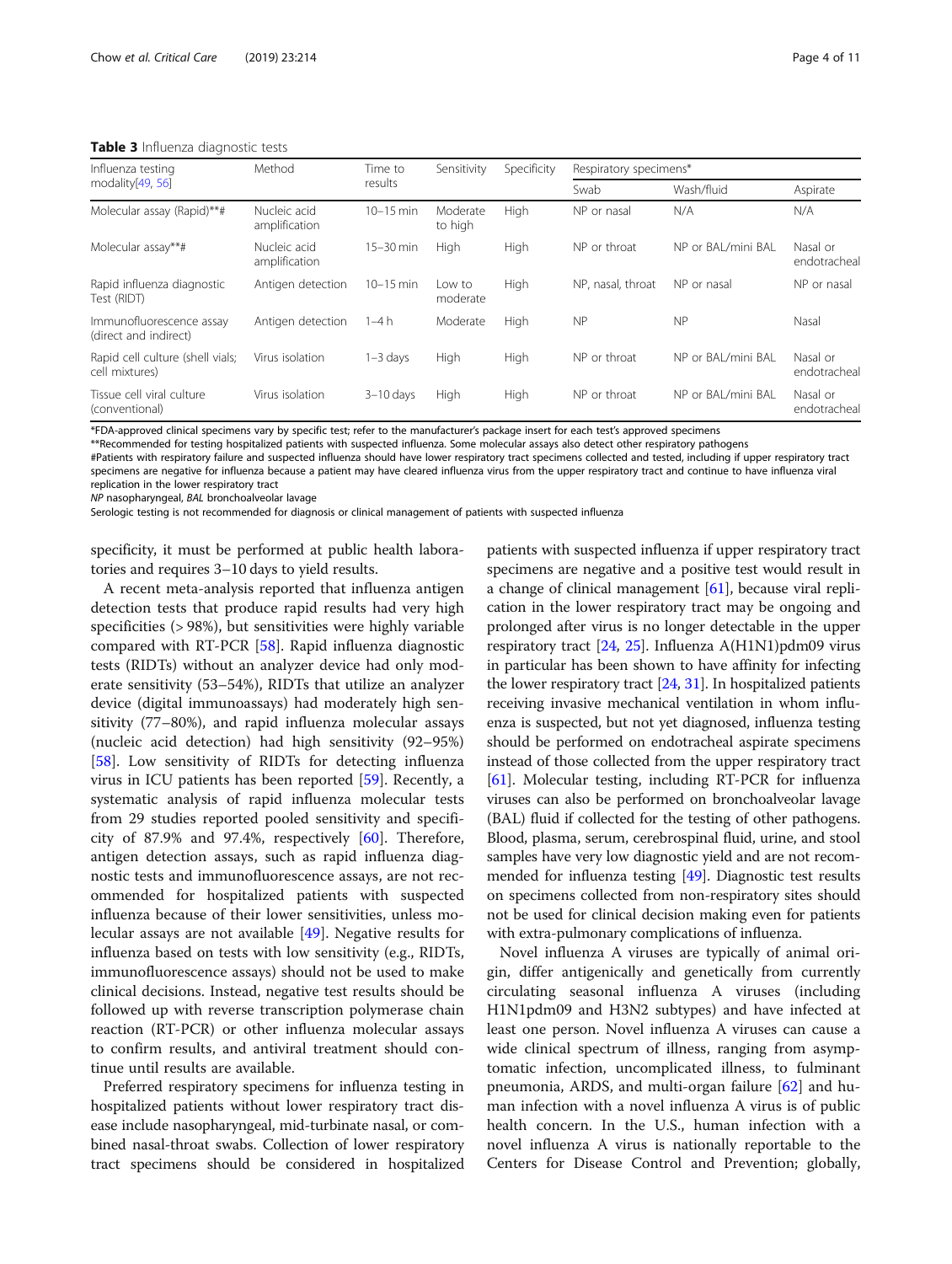under the International Health Regulations, countries are required to report such human cases to the World Health Organization. A major concern is the risk of novel influenza A virus transmission among humans; depending upon the prevalence of pre-existing immunity in the population, novel influenza A viruses may have pandemic potential. Patients suspected with novel influenza A virus infection should be investigated for a possible epidemiological link, i.e., a history of recent exposure to poultry or pigs or close contact to an individual with suspected or confirmed novel influenza A virus infection. Novel influenza A virus infection cannot be distinguished from seasonal influenza A virus infection by clinical findings or testing at clinical laboratories and therefore requires specific molecular testing of respiratory specimens by RT-PCR at public health laboratories [[63](#page-9-0)]. Cases of suspected novel influenza A virus infections should be discussed with appropriate local and or national public health and laboratory staff to coordinate the testing of appropriate respiratory specimens.

# Treatment of influenza

Treatment of severe influenza presents multiple challenges. The mainstay of therapy for patients with influenza is initiation of antiviral medication as soon as

Table 4 Antiviral treatment

possible after illness onset [\[49\]](#page-8-0). Currently available FDAapproved antiviral medications include neuraminidase inhibitors (NAIs) (e.g., oral oseltamivir, inhaled zanamivir, and intravenous peramivir); cap-dependent endonuclease inhibitor (baloxavir marboxil); and adamantanes (e.g., amantadine and rimantadine) (Table 4). NAIs and baloxavir have activity against both influenza A and B viruses. Adamantanes only have activity against influenza A viruses and are not recommended for treatment of influenza due to widespread resistance among currently circulating strains of seasonal influenza A viruses. Notably, FDA-approved antiviral medications for treatment of influenza are approved for early treatment of uncomplicated influenza in outpatients based upon randomized placebo-controlled clinical trials conducted among previously healthy outpatients. Meta-analyses of randomized placebo-controlled clinical trials of early oseltamivir treatment of influenza in pediatric and adult outpatients have reported clinical benefit in reducing duration of illness and risk for some complications associated with influenza [[65,](#page-9-0) [66\]](#page-9-0).

No completed randomized, placebo-controlled trials of antiviral treatment have been conducted in hospitalized influenza patients to establish the efficacy of oseltamivir or other NAIs. A number of observational studies have

| Antiviral agents and age group [64]                     | Treatment dosing                                                           |
|---------------------------------------------------------|----------------------------------------------------------------------------|
| Oseltamivir                                             |                                                                            |
| Adults (including pregnancy)                            | 75 mg twice daily                                                          |
| Children (1 year or older) ≤15 kg                       | 30 mg twice daily                                                          |
| Children $> 15-23$ kg                                   | 45 mg twice daily                                                          |
| Children $> 23-40$ kg                                   | 60 mg twice daily                                                          |
| Children $>$ 40 kg                                      | 75 mg twice daily                                                          |
| Term Infants 0-11 months*                               | See details in footnote                                                    |
| Preterm infants**                                       | See details in footnote                                                    |
| Zanamivir                                               |                                                                            |
| Adults                                                  | 10 mg (two 5-mg inhalations), twice daily                                  |
| Children $(≥ 7 years)$                                  | 10 mg (two 5-mg inhalations), twice daily                                  |
| Peramivir                                               |                                                                            |
| Adults                                                  | 600 mg intravenous infusion once, given over 15-30 min                     |
| Children (2-12 years)                                   | One 12 mg/kg dose, up to 600 mg maximum, intravenous, given over 15-30 min |
| Children (13-17 years)                                  | 600 mg intravenous infusion once, given over 15-30 min                     |
| Baloxavir marboxil***                                   |                                                                            |
| Adults and children (12 years or older) $\geq$ 40-80 kg | Single dose of 40 mg                                                       |
| Adults and children (12 years or older) ≥80 kg          | Single dose of 80 mg                                                       |

\*FDA-approved oral oseltamivir treatment dose for infants 14 days and older and less than 1 year old is 3 mg/kg per dose twice daily. The American Academy of Pediatrics has recommended an oseltamivir treatment dose of 3.5 mg/kg orally twice daily for infants 9–11 months of age

\*\*Current weight-based dosing recommendations are not appropriate for premature infants. Please refer to American Academy of Pediatrics recommendations ([https://pediatrics.aappublications.org/content/142/4/e20182367\)](https://pediatrics.aappublications.org/content/142/4/e20182367) for further information

<sup>\*\*\*</sup>Safety and efficacy of baloxavir marboxil in patients less than 12 years old or weighing less than 40 kg have not been established. There are no data on balosavir treatment of hospitalized patients with influenza, and appropriate dosing frequency is unknown. A phase III clinical trial of baloxavir treatment of hospitalized influenza patients is ongoing: <https://clinicaltrials.gov/ct2/show/NCT03684044>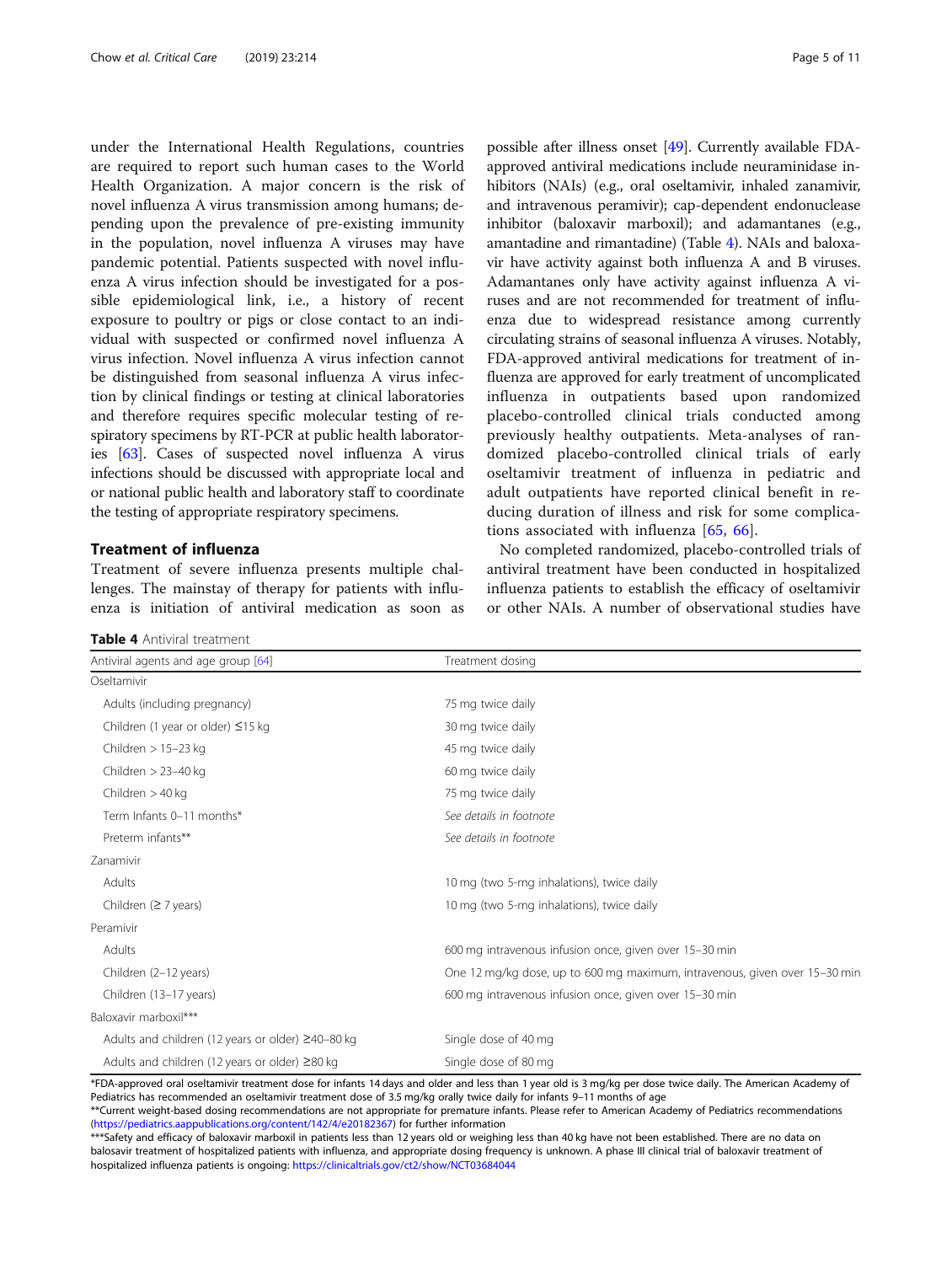reported clinical benefit of neuraminidase inhibitors in hospitalized patients, including reduction in duration of hospitalization and risk of death, including in ICU patients [[67](#page-9-0)–[74\]](#page-9-0). Additionally, a systematic review of published reviews/meta-analyses reported survival benefit of NAI treatment in hospitalized patients [[75\]](#page-9-0), although another meta-analysis of observational studies did not [[69\]](#page-9-0). In particular, a large pooled individual patient-level meta-analysis of observational studies from 38 countries identified a 38% reduction in risk of mortality in critically ill adults and those aged  $\geq 16$  years old when comparing early NAI treatment (< 48 h) with later treatment (> 48 h), and a 69% reduction in mortality risk between influenza patients receiving early NAI treatment and those who did not receive NAIs [[72](#page-9-0)]. The mortality risk reduction of NAI treatment at any time versus no treatment was 28% for critically ill patients aged  $\geq 16$  years old; while a similar reduction in mortality was identified in critically ill children aged < 16 years, the result was not statistically significant [\[72](#page-9-0)] and was likely underpowered because death is less common in hospitalized children with influenza than in adults.

Although studies have shown the greatest clinical benefit when antivirals are started within 2 days of illness onset, some observational studies have shown clinical benefit of neuraminidase inhibitors when started up to 5 days following symptom onset [[15](#page-8-0), [55](#page-8-0), [76,](#page-9-0) [77\]](#page-9-0). The large metaanalysis mentioned above also identified a significantly reduced mortality risk reduction (35%) in critically ill patients aged ≥ 16 years old who received NAI treatment > 48 h after symptom onset compared with those who did not [\[72](#page-9-0)]. A cohort study of early versus late oseltamivir treatment reported a significant reduction in mortality and median duration of ICU hospitalization in severely ill patients with influenza A(H3N2), but not A(H1N1pdm09) or B virus infection in Greece [[78](#page-9-0)]. One French study reported delays in initiation of oseltamivir treatment prescribed to hospitalized influenza patients and suggested empiric administration of oseltamivir treatment in the emergency department for patients being admitted with lower respiratory tract disease during influenza season [[79](#page-9-0)]. Overall, based upon available observational data to date in hospitalized patients with influenza, including ICU patients, initiation of neuraminidase inhibitor antiviral treatment is recommended as soon as possible for hospitalized patients with suspected or confirmed influenza.

Data on optimal dosing and duration of therapy with neuraminidase inhibitors are limited in critically ill influenza patients. Enterically administered oseltamivir is the preferred treatment for most hospitalized patients, given the lack of data for intravenous peramivir in this population. The use of inhaled zanamivir is not recommended in in critically ill patients due to the lack of data in hospitalized patients and the risk of bronchospasm in patients with underlying lung disease. Studies indicate that oseltamivir administered orally or via oro/naso-gastric tube is well absorbed in critically ill patients and reaches plasma levels comparable to those in ambulatory patients [[80\]](#page-9-0). Similarly, several observational studies indicate that enteric oseltamivir reaches comparable plasma concentrations to non-critically ill patients in those receiving extracorporeal membrane oxygenation  $(ECMO)$  and renal replacement therapy  $[80-87]$  $[80-87]$  $[80-87]$  $[80-87]$  $[80-87]$ , although dosing should be reduced in patients with significant renal impairment. There is scant evidence that increased NAI dosing (e.g., twice daily dosing) in critically ill patients provides additional clinical benefit than standard dosing [\[80,](#page-9-0) [88](#page-9-0)–[92\]](#page-9-0). Of note, studies also suggest that increased oseltamivir dosing does not provide additional clinical benefit in obese adults, including extreme obesity  $(BMI > 40)$  [\[93,](#page-9-0) [94\]](#page-9-0). Duration of therapy can be difficult to define, as prolonged influenza viral replication and shedding from the both upper and lower respiratory tract can occur in critically ill patients [[95](#page-9-0), [96](#page-9-0)]. For this reason, it may be beneficial to continue antiviral therapy beyond 5 days, and repeat virologic testing may be beneficial in determining appropriate therapeutic endpoints [[97](#page-9-0)]. Continuing antiviral treatment in critically ill patients until virus is not detectable in the lower respiratory tract may also help reduce the pro-inflammatory dysregulated cytokine response triggered by influenza virus infection and reduce nosocomial influenza virus transmission to healthcare personnel in the ICU. Consultation with a specialist with training in infectious diseases for the potential emergence of antiviral resistant virus infection should be considered for ICU patients with evidence of persistent influenza viral replication after NAI treatment, particularly in severely immunocompromised patients [\[49,](#page-8-0) [98](#page-9-0)].

For patients who cannot tolerate or absorb enteric oseltamivir due to gastric stasis, malabsorption, or other gastrointestinal processes, intravenous peramivir may be an alternative [[99,](#page-9-0) [100\]](#page-9-0); however, studies have not identified an advantage for intravenous peramivir in comparison with enteric oseltamivir [[101\]](#page-9-0). Notably, a randomized trial conducted in three influenza seasons found similar clinical outcomes between IV peramivir and enteric oseltamivir in hospitalized adult influenza patients [\[102\]](#page-9-0); a separate trial did not identify significant additional clinical benefit of peramivir in combination with standard-of-care therapy (which often included an NAI) [[103\]](#page-10-0). A more recent, multicenter randomized controlled trial also found similar clinical benefit between enteric oseltamivir and intravenous peramivir in hospitalized influenza patients [\[104\]](#page-10-0).

In 2018, a novel antiviral agent, baloxavir marboxil, was FDA-approved for early treatment of uncomplicated influenza in outpatients aged  $\geq 12$  years old. Baloxavir acts via inhibition of the influenza virus cap-dependent endonuclease, a different mechanism than the neuraminidase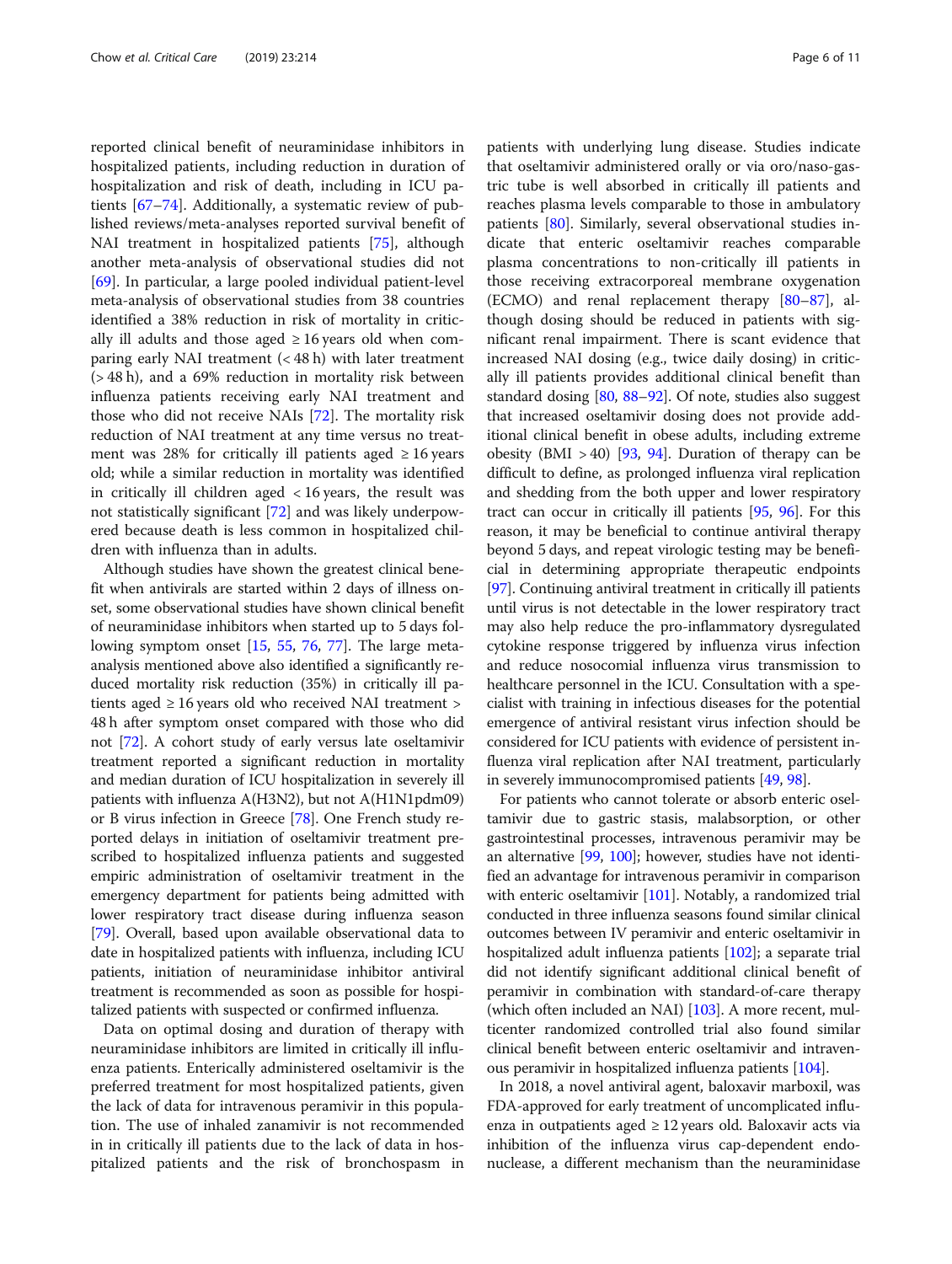inhibitors, and can treat NAI-resistant influenza virus infections. Randomized controlled trials of single-dose oral baloxavir showed similar clinical benefit to 5 days of twice-daily oral oseltamivir [[105](#page-10-0)]. However, because these studies were limited to patients with uncomplicated influenza, the role of baloxavir monotherapy or in combination with an NAI for treatment of hospitalized influenza patients is unclear. Specifically, optimal dosing, duration of therapy, and appropriate endpoints have yet to be determined for baloxavir treatment of hospitalized influenza patients. In the outpatient RCT, patients treated with single-dose baloxavir showed significant reduction in influenza viral levels in the upper respiratory tract at 24 h compared with those receiving placebo or oral oseltamivir [[105](#page-10-0)]. However, it is unknown whether this reduction in influenza viral shedding correlates with reduced transmissibility. A potential concern for the use of baloxavir in critically ill patients is the rapid development of resistance observed during the outpatient clinical trials [[106](#page-10-0)]. A trial to assess the efficacy and safety of baloxavir in combination with oseltamivir versus oseltamivir monotherapy in hospitalized influenza patients is currently enrolling participants [\[107\]](#page-10-0).

There are no completed randomized clinical trials of adjunctive corticosteroid treatment in influenza patients. A trial of corticosteroid therapy was planned during the 2009 H1N1 pandemic, but was halted due to limited number of enrolees [[108](#page-10-0)]. One observational study in China during the 2009 H1N1 pandemic reported that administration of parenteral glucocorticoids within 72 h of illness onset tripled the risk of developing critical illness or death from influenza A(H1N1)pdm09 virus infection [[109](#page-10-0)]. A re-analysis of prospectively collected data on 1846 influenza patients admitted with primary influenza pneumonia to 148 ICUs in Spain during 2009–2014 using propensity scoring matching reported that corticosteroid use was significantly associated with ICU mortality [[110](#page-10-0)]. Meta-analyses of observational studies have concluded that that corticosteroid treatment of hospitalized influenza patients does not result in better outcomes and may be associated with adverse outcomes including increased mortality [[111](#page-10-0)–[113](#page-10-0)]. Similarly, a retrospective observational study conducted on critically ill children during the 2009 H1N1 pandemic found that high-dose (equivalent to 2 mg/kg per day of methylprednisolone) corticosteroid treatment was associated with mortality in the ICU, although a causative relationship was not determined [\[30](#page-8-0)]. A selection of individual observational studies in critically ill children and adults have also reported potential association between corticosteroid treatment and adverse influenza outcomes [[30,](#page-8-0) [114](#page-10-0), [115](#page-10-0)]. A recent Cochrane review of available observational studies suggested increased mortality when adjunctive corticosteroid therapy is used for influenza patients; however, the available evidence was of low quality and the authors suggest interpreting these results with caution [[116](#page-10-0)].

Multiple studies have reported that corticosteroid treatment is associated with prolonged influenza viral shedding in hospitalized patients [[117](#page-10-0)–[119\]](#page-10-0), including in sporadic human infections with avian influenza A(H7N9) virus in China [[120\]](#page-10-0), and increased rates of secondary bacterial and fungal co-infections [\[121](#page-10-0), [122](#page-10-0)], which may lead to adverse clinical outcomes. However, there is some evidence to suggest that the increased risk attributed to corticosteroid treatment is a result of bias in observational studies. A large, retrospective study of critically ill adults in Canada found an increased risk of mortality in patients receiving corticosteroids; however, after adjusting for time-dependent differences between groups, no significant differences in mortality were ob-served with corticosteroid treatment [\[123](#page-10-0)]. Moreover, potential differences between low-dose and medium-/ high-dose corticosteroid treatment are not well understood. One observational study of hospitalized patients with viral pneumonia due to avian influenza A(H7N9) virus infection in China reported that high-dose, but not low or moderate-dose corticosteroids, was associated with increased 30-day and 60-day mortality [\[124](#page-10-0)]. Currently, on the basis of available observational data to date, adjunctive corticosteroid treatment is not recommended for children or adults hospitalized with influenza, including critically ill patients, unless clinically indicated for another reason, such as treatment of asthma or COPD exacerbation or septic shock [[49\]](#page-8-0). Further studies are required to understand the clinical benefit or harms associated with corticosteroid treatment of critically ill influenza patients.

Although neuraminidase inhibitors (oseltamivir) are currently recommended for antiviral treatment of influenza in hospitalized patients based on observational studies, including in critically ill patients, there are a number of novel strategies and products for treating influenza in various stages of development. One approach under investigation is triple-combination antiviral drug (TCAD) therapy, which combines amantadine, ribavirin, and oseltamivir for treatment of influenza in critically ill and high-risk patients. Unfortunately, studies to date have not shown a benefit of TCAD over oseltamivir monotherapy [[125](#page-10-0)–[127\]](#page-10-0). Several novel antiviral compounds are in various stages of investigation, including small-molecule polymerase inhibitors such as pimodivir [\[128](#page-10-0)] and favipiravir [\[129](#page-10-0)]. A number of monoclonal and polyclonal antibodies, targeted against a variety of influenza viral proteins, are also in development [[130](#page-10-0)–[133\]](#page-10-0). Similarly, convalescent plasma has shown potential benefit in the treatment of severe influenza, and further trials are underway [[134](#page-10-0)–[136\]](#page-10-0). Another area of intense interest is the modification of the host antiviral response to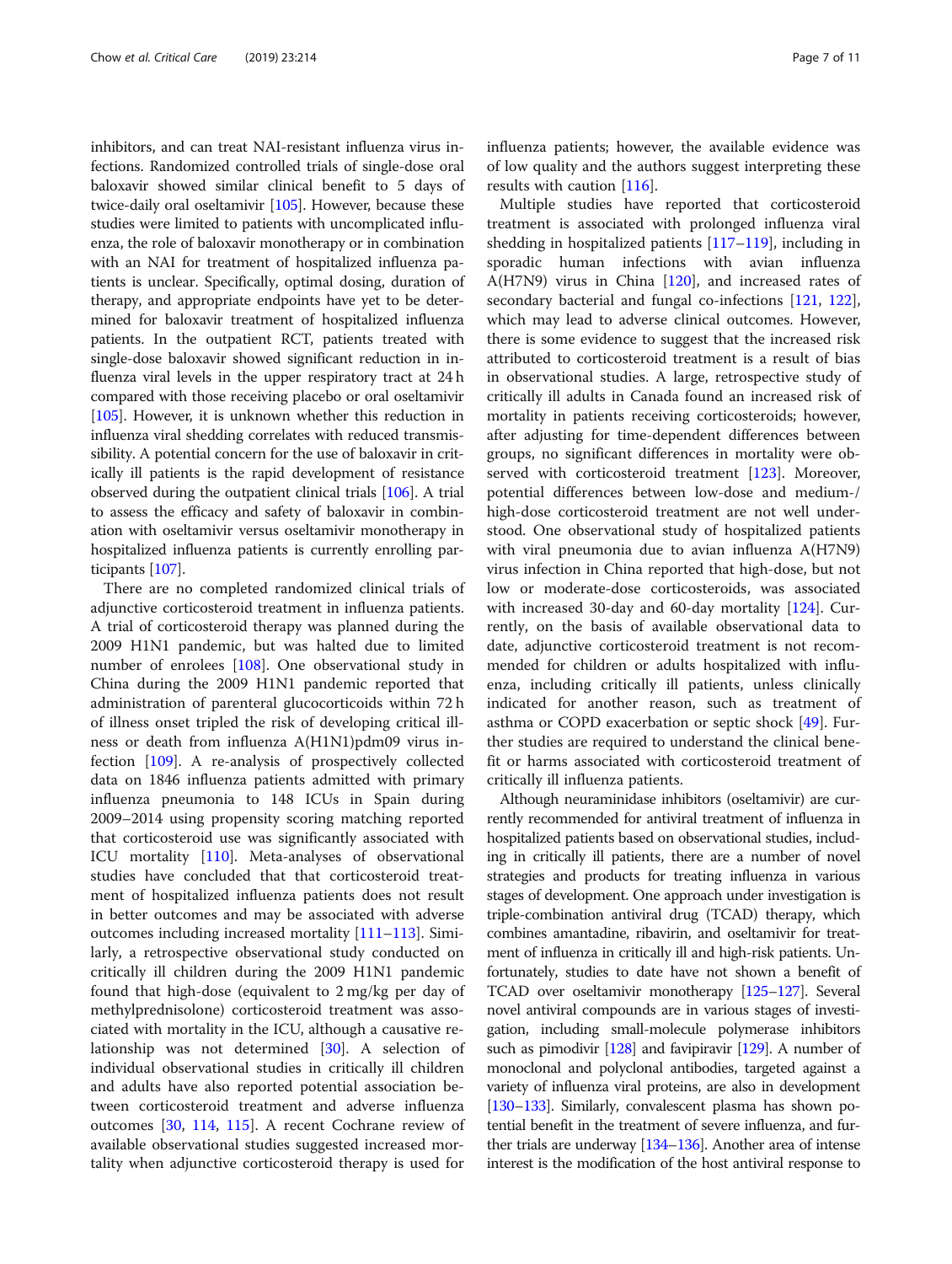<span id="page-7-0"></span>influenza virus infection. There are ongoing preclinical and clinical studies of a variety of other immunomodulatory agents for treatment of influenza, including celecoxib [\[137](#page-10-0)], statins, etanercept, pioglitazone, azithromycin [[138\]](#page-10-0), and interferons [\[139](#page-10-0)].

# Conclusions

Influenza vaccination can reduce the risk of complications from influenza, including reducing illness severity and the risks of hospitalization, ICU admission, and death. The elderly, young children, pregnant women, and those with underlying medical conditions are most at risk for severe complications of influenza. A diagnosis of influenza should be considered in critically ill patients admitted with complications such as exacerbation of underlying chronic comorbidities, community-acquired pneumonia, and respiratory failure during influenza season. Influenza molecular assays are recommended for testing upper respiratory tract specimens in patients without signs of lower respiratory tract disease. However, because critically ill patients with lower respiratory tract disease may have cleared influenza virus in the upper respiratory tract, but have prolonged influenza viral replication in the lower respiratory tract, an endotracheal aspirate (preferentially) or bronchoalveolar lavage fluid specimen (if collected for other diagnostic purposes) should be tested by molecular assay. Antiviral treatment with standard-dose oseltamivir delivered orally or enterally by oro or naso-gastric tube is recommended as soon as possible for patients with suspected influenza without waiting for testing results. Corticosteroids should not be routinely administered for treatment of influenza and should only be given for other indications (e.g., exacerbation of asthma or chronic obstructive pulmonary disease, or septic shock), because of the risk for prolongation of influenza viral shedding and ventilator-associated pneumonia in critically ill influenza patients with respiratory failure. Future directions for treatment of influenza in critically ill patients include novel antiviral compounds, combination antiviral treatment with drugs with different mechanisms of action, immunomodulatory agents, and strategies for multimodality, combination antiviral, and host-directed immunomodulatory therapies.

# **Endnotes**

These risk factors are included in the U.S. CDC's Advisory Committee on Immunization Practices recommendations for influenza vaccination. This may also apply to indigenous people from other countries, including indigenous Australians and First Nations people.

## Acknowledgements

Not applicable.

#### Funding

No external funding was received. The authors were supported by their work at the Centers for Disease Control and Prevention (CDC).

#### Availability of data and materials

Not applicable.

#### Disclaimer

The findings and conclusions in this report are those of the authors and do not necessarily represent the official position of the Centers for Disease Control and Prevention.

#### Authors' contributions

EJC and JDD drafted the manuscript. TMU revised the manuscript. All authors read and approved the final manuscript.

#### Ethics approval and consent to participate

Not applicable.

#### Consent for publication

Not applicable.

#### Competing interests

The authors declare that they have no competing interests.

#### Publisher's Note

Springer Nature remains neutral with regard to jurisdictional claims in published maps and institutional affiliations.

#### Author details

1 Epidemic Intelligence Service, Centers for Disease Control and Prevention, Atlanta, GA, USA. <sup>2</sup>Influenza Division, National Center for Immunization and Respiratory Diseases, Centers for Disease Control and Prevention, Mailstop H24-7, 1600 Clifton Road, N.E., Atlanta, GA 30329, USA.

## Received: 19 February 2019 Accepted: 26 May 2019 Published online: 12 June 2019

#### References

- 1. Jackson ML, Phillips CH, Benoit J, et al. Burden of medically attended influenza infection and cases averted by vaccination - United States, 2013/ 14 through 2015/16 influenza seasons. Vaccine. 2018;36(4):467–72.
- 2. Iuliano AD, Roguski KM, Chang HH, et al. Estimates of global seasonal influenza-associated respiratory mortality: a modelling study. Lancet. 2018; 391(10127):1285–300.
- 3. Rolfes MA, Foppa IM, Garg S, et al. Estimated Influenza Illnesses, Medical Visits, Hospitalizations, and Deaths Averted by Vaccination in the United States. Available at: [https://www.cdc.gov/flu/about/disease/2015-16.htm.](https://www.cdc.gov/flu/about/disease/2015-16.htm) Accessed 24 Apr 2019.
- 4. Hirve S, Newman LP, Paget J, et al. Influenza seasonality in the tropics and subtropics - when to vaccinate? PLoS One. 2016;11(4):e0153003.
- 5. Tinoco YO, Azziz-Baumgartner E, Uyeki TM, et al. Burden of influenza in 4 ecologically distinct regions of Peru: household active surveillance of a community cohort, 2009-2015. Clin Infect Dis. 2017;65(9):1532–41.
- 6. Yang W, Cummings MJ, Bakamutumaho B, et al. Dynamics of influenza in tropical Africa: temperature, humidity, and co-circulating (sub)types. Influenza Other Respir Viruses. 2018;12(4):446–56.
- 7. Tokars JI, Olsen SJ, Reed C. Seasonal incidence of symptomatic influenza in the United States. Clin Infect Dis. 2018;66(10):1511–8.
- 8. Centers for Disease Control and Prevention. Disease Burden of Influenza. Available at: <https://www.cdc.gov/flu/about/burden/index.html>. Accessed 24 Apr 2019.
- 9. Reed C, Chaves SS, Daily Kirley P, et al. Estimating influenza disease burden from population-based surveillance data in the United States. PLoS One. 2015;10(3):e0118369.
- 10. Grohskopf LA, Sokolow LZ, Broder KR, Walter EB, Fry AM, Jernigan DB. Prevention and control of seasonal influenza with vaccines: recommendations of the advisory committee on immunization practices-United States, 2018-19 influenza season. MMWR Recomm Rep. 2018;67(3):1–20.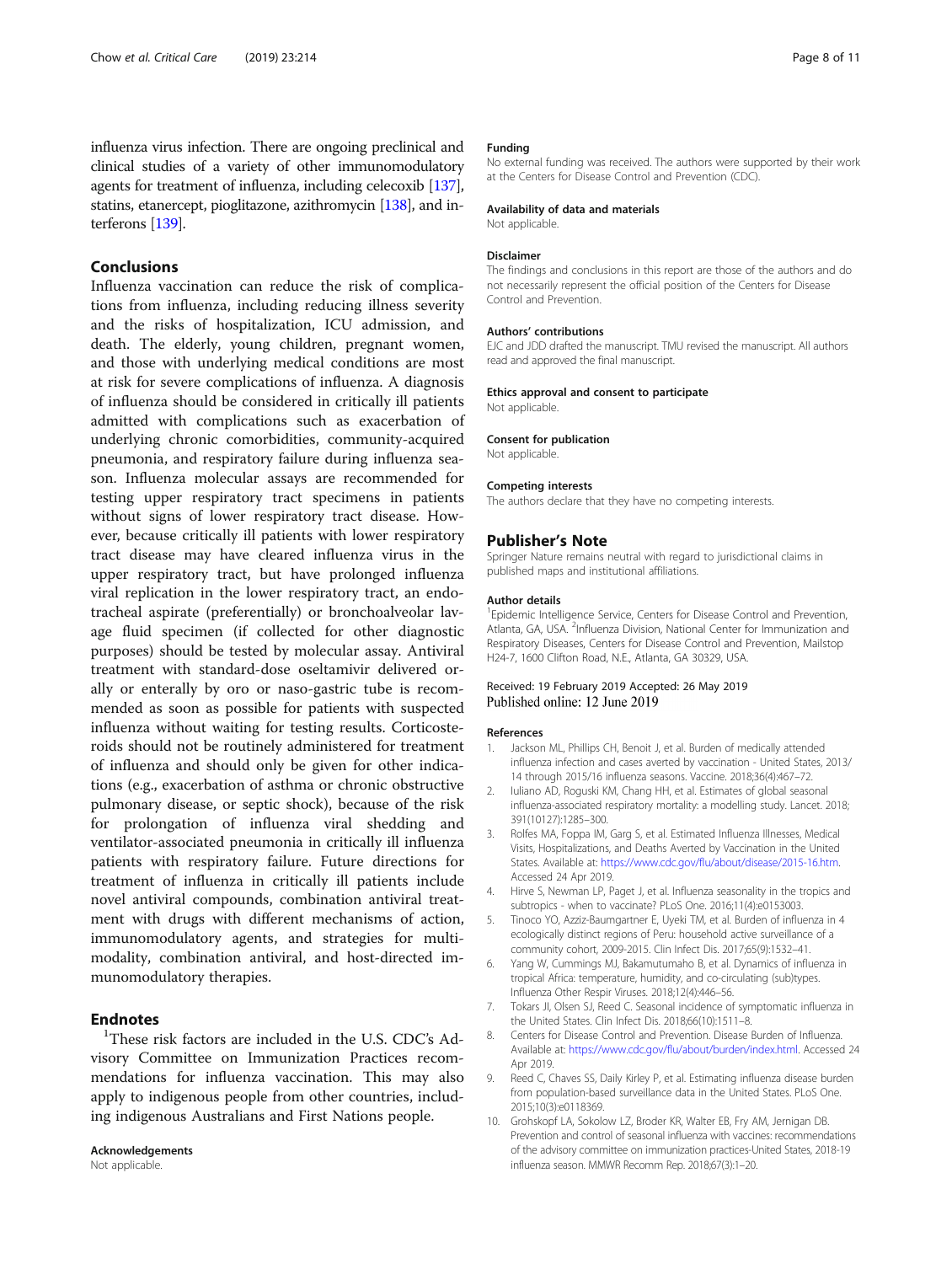- <span id="page-8-0"></span>11. Barker WH. Excess pneumonia and influenza associated hospitalization during influenza epidemics in the United States, 1970-78. Am J Public Health. 1986;76(7):761–5.
- 12. Barker WH, Mullooly JP. Impact of epidemic type A influenza in a defined adult population. Am J Epidemiol. 1980;112(6):798–811.
- 13. Poehling KA, Edwards KM, Griffin MR, et al. The burden of influenza in young children, 2004-2009. Pediatrics. 2013;131(2):207–16.
- 14. Poehling KA, Edwards KM, Weinberg GA, et al. The underrecognized burden of influenza in young children. N Engl J Med. 2006;355(1):31–40.
- 15. Siston AM, Rasmussen SA, Honein MA, et al. Pandemic 2009 influenza A(H1N1) virus illness among pregnant women in the United States. JAMA. 2010;303(15):1517–25.
- 16. Mertz D, Geraci J, Winkup J, Gessner BD, Ortiz JR, Loeb M. Pregnancy as a risk factor for severe outcomes from influenza virus infection: a systematic review and meta-analysis of observational studies. Vaccine. 2017;35(4):521–8.
- 17. Louie JK, Acosta M, Jamieson DJ, Honein MA, Group CPHNW. Severe 2009 H1N1 influenza in pregnant and postpartum women in California. N Engl J Med. 2010;362(1):27–35.
- 18. Louie JK, Jamieson DJ, Rasmussen SA. 2009 Pandemic influenza a (H1N1) virus infection in postpartum women in California. Am J Obstet Gynecol. 2011;204(2):144 e1-6.
- 19. Wong KK, Jain S, Blanton L, et al. Influenza-associated pediatric deaths in the United States, 2004-2012. Pediatrics. 2013;132(5):796–804.
- 20. Blanton L, Peacock G, Cox C, Jhung M, Finelli L, Moore C. Neurologic disorders among pediatric deaths associated with the 2009 pandemic influenza. Pediatrics. 2012;130(3):390–6.
- 21. Mullooly JP, Bridges CB, Thompson WW, et al. Influenza- and RSV-associated hospitalizations among adults. Vaccine. 2007;25(5):846–55.
- 22. Mertz D, Kim TH, Johnstone J, et al. Populations at risk for severe or complicated influenza illness: systematic review and meta-analysis. BMJ. 2013;347:f5061.
- 23. Van Kerkhove MD, Vandemaele KA, Shinde V, et al. Risk factors for severe outcomes following 2009 influenza A (H1N1) infection: a global pooled analysis. PLoS Med. 2011;8(7):e1001053.
- 24. Rello J, Rodriguez A, Ibanez P, et al. Intensive care adult patients with severe respiratory failure caused by influenza A (H1N1)v in Spain. Crit Care. 2009; 13(5):R148.
- 25. Rice TW, Rubinson L, Uyeki TM, et al. Critical illness from 2009 pandemic influenza A virus and bacterial coinfection in the United States. Crit Care Med. 2012;40(5):1487–98.
- 26. Webb SA, Pettilä V, Seppelt I, et al. Critical care services and 2009 H1N1 influenza in Australia and New Zealand. N Engl J Med. 2009;361(20):1925– 34.
- 27. Domínguez-Cherit G, Lapinsky SE, Macias AE, et al. Critically ill patients with 2009 influenza A(H1N1) in Mexico. JAMA. 2009;302(17):1880–7.
- 28. Kumar A, Zarychanski R, Pinto R, et al. Critically ill patients with 2009 influenza A(H1N1) infection in Canada. JAMA. 2009;302(17):1872–9.
- 29. Minchole E, Figueredo AL, Omeñaca M, et al. Seasonal influenza a H1N1pdm09 virus and severe outcomes: a reason for broader vaccination in non-elderly. At-Risk People PLoS One. 2016;11(11):e0165711.
- 30. Randolph AG, Vaughn F, Sullivan R, et al. Critically ill children during the 2009-2010 influenza pandemic in the United States. Pediatrics. 2011;128(6): e1450–8.
- 31. Shieh WJ, Blau DM, Denison AM, et al. 2009 pandemic influenza A (H1N1): pathology and pathogenesis of 100 fatal cases in the United States. Am J Pathol. 2010;177(1):166–75.
- 32. Beumer MC, Koch RM, van Beuningen D, et al. Influenza virus and factors that are associated with ICU admission, pulmonary co-infections and ICU mortality. J Crit Care. 2018;50:59–65.
- 33. Godoy P, Castilla J, Mayoral JM, et al. Smoking may increase the risk of hospitalization due to influenza. Eur J Pub Health. 2016;26(5):882–7.
- 34. Garnacho-Montero J, Leon-Moya C, Gutierrez-Pizarraya A, et al. Clinical characteristics, evolution, and treatment-related risk factors for mortality among immunosuppressed patients with influenza A (H1N1) virus admitted to the intensive care unit. J Crit Care. 2018;48:172–7.
- 35. Reed C, Chaves SS, Perez A, et al. Complications among adults hospitalized with influenza: a comparison of seasonal influenza and the 2009 H1N1 pandemic. Clin Infect Dis. 2014;59(2):166–74.
- 36. Ayscue P, Murray E, Uyeki T, et al. Influenza-associated intensive-care unit admissions and deaths - California, September 29, 2013-January 18, 2014. MMWR Morb Mortal Wkly Rep. 2014;63(7):143–7.
- 37. Chaves SS, Aragon D, Bennett N, et al. Patients hospitalized with laboratoryconfirmed influenza during the 2010-2011 influenza season: exploring disease severity by virus type and subtype. J Infect Dis. 2013;208(8):1305–14.
- 38. Garg S, O'Halloran A, Cummings CN, et al. 2494. Influenza B hospitalizations are associated with mortality in children, FluSurv-NET, 2011–2017. Open Forum Infectious Dis. 2018;5(suppl\_1):S748–S9.
- 39. Casado I, Domínguez A, Toledo D, et al. Effect of influenza vaccination on the prognosis of hospitalized influenza patients. Expert Rev Vaccines. 2016; 15(3):425–32.
- 40. Arriola C, Garg S, Anderson EJ, et al. Influenza vaccination modifies disease severity among community-dwelling adults hospitalized with influenza. Clin Infect Dis. 2017;65(8):1289–97.
- 41. Arriola CS, Anderson EJ, Baumbach J, et al. Does influenza vaccination modify influenza severity? Data on older adults hospitalized with influenza during the 2012-2013 season in the United States. J Infect Dis. 2015;212(8):1200–8.
- 42. Castilla J, Godoy P, Domínguez A, et al. Influenza vaccine effectiveness in preventing outpatient, inpatient, and severe cases of laboratory-confirmed influenza. Clin Infect Dis. 2013;57(2):167–75.
- 43. Thompson MG, Pierse N, Sue Huang Q, et al. Influenza vaccine effectiveness in preventing influenza-associated intensive care admissions and attenuating severe disease among adults in New Zealand 2012-2015. Vaccine. 2018;36(39):5916–25.
- 44. Godoy P, Romero A, Soldevila N, Torner N, Jané M, Martínez A, Caylà JA, Rius C, Domínguez A. The Working Group On Surveillance Of Severe Influenza Hospitalized Cases In Catalonia. Influenza vaccine effectiveness in reducing severe outcomes over six influenza seasons, a case-case analysis, Spain, 2010/11 to 2015/16. Euro Surveill 2018;23(43). [https://doi.org/10.2807/](https://doi.org/10.2807/1560-7917.ES.2018.23.43.1700732) [1560-7917.ES.2018.23.43.1700732.](https://doi.org/10.2807/1560-7917.ES.2018.23.43.1700732)
- 45. Catania J, Que LG, Govert JA, Hollingsworth JW, Wolfe CR. High intensive care unit admission rate for 2013-2014 influenza is associated with a low rate of vaccination. Am J Respir Crit Care Med. 2014;189(4):485–7.
- 46. Taylor G, Abdesselam K, Pelude L, et al. Epidemiological features of influenza in Canadian adult intensive care unit patients. Epidemiol Infect. 2016;144(4):741–50.
- 47. Ferdinands JM, Olsho LE, Agan AA, et al. Effectiveness of influenza vaccine against life-threatening RT-PCR-confirmed influenza illness in US children, 2010-2012. J Infect Dis. 2014;210(5):674–83.
- 48. Flannery B, Reynolds SB, Blanton L, Santibanez TA, O'Halloran A, Lu PJ, Chen J, Foppa IM, Gargiullo P, Bresee J, Singleton JA, Fry AM. Influenza vaccine effectiveness against pediatric deaths: 2010–2014. Pediatrics 2017;139(5): e20164244. <https://doi.org/10.1542/peds.2016-4244>.
- 49. Uyeki TM, Bernstein HH, Bradley JS, et al. Clinical practice guidelines by the Infectious Diseases Society of America: 2018 update on diagnosis, treatment, chemoprophylaxis, and institutional outbreak management of seasonal influenzaa. Clin Infect Dis. 2019;68(6):e1–e47.
- 50. Biancardi E, Fennell M, Rawlinson W, Thomas PS. Viruses are frequently present as the infecting agent in acute exacerbations of chronic obstructive pulmonary disease in patients presenting to hospital. Intern Med J. 2016; 46(10):1160–5.
- 51. Sandrock CE, Norris A. Infection in severe asthma exacerbations and critical asthma syndrome. Clin Rev Allergy Immunol. 2015;48(1):104–13.
- 52. Panhwar MS, Kalra A, Gupta T, Kolte D, Khera S, Bhatt DL, Ginwalla M. Effect of influenza on outcomes in patients with heart failure. JACC Heart Fail. 2019;7(2):112–7.
- 53. Sellers SA, Hagan RS, Hayden FG, Fischer WA. The hidden burden of influenza: a review of the extra-pulmonary complications of influenza infection. Influenza Other Respir Viruses. 2017;11(5):372–93.
- 54. Alvarez-Lerma F, Marin-Corral J, Vila C, et al. Delay in diagnosis of influenza A (H1N1)pdm09 virus infection in critically ill patients and impact on clinical outcome. Crit Care. 2016;20(1):337.
- 55. Katzen J, Kohn R, Houk JL, Ison MG. Early oseltamivir after hospital admission is associated with shortened hospitalization: a five-year analysis of oseltamivir timing and clinical outcomes. Clin Infect Dis. 2018. [https://doi.](https://doi.org/10.1093/cid/ciy860) [org/10.1093/cid/ciy860.](https://doi.org/10.1093/cid/ciy860) [Epub ahead of print].
- 56. Centers for Disease Control and Prevention. Overview of Influenza Testing Methods. Available at: [https://www.cdc.gov/flu/professionals/diagnosis/](https://www.cdc.gov/flu/professionals/diagnosis/overview-testing-methods.htm) [overview-testing-methods.htm](https://www.cdc.gov/flu/professionals/diagnosis/overview-testing-methods.htm). Accessed 24 Apr 2019.
- 57. Wabe N, Li L, Lindeman R, Yimsung R, Dahm MR, Clezy K, McLennan S, Westbrook J, Georgiou A. The impact of rapid molecular diagnostic testing for respiratory viruses on outcomes for emergency department patients. Med J Aust. 2019;210(7):316–20. [https://doi.org/10.5694/mja2.50049.](https://doi.org/10.5694/mja2.50049)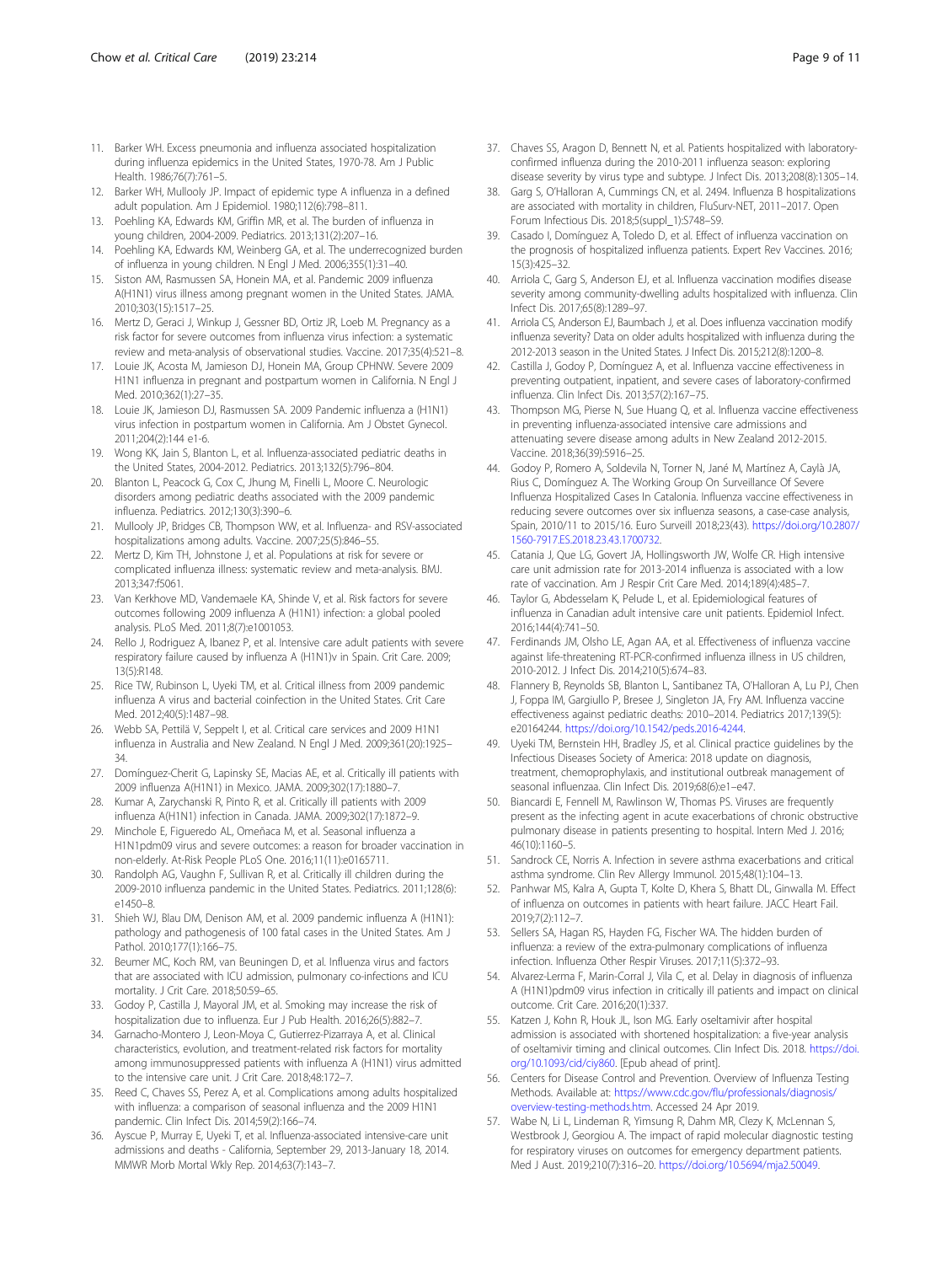- <span id="page-9-0"></span>58. Merckx J, Wali R, Schiller I, et al. Diagnostic accuracy of novel and traditional rapid tests for influenza infection compared with reverse transcriptase polymerase chain reaction: a systematic review and meta-analysis. Ann Intern Med. 2017;167(6):394–409.
- 59. Blyth CC, Iredell JR, Dwyer DE. Rapid-test sensitivity for novel swine-origin influenza A (H1N1) virus in humans. N Engl J Med. 2009;361(25):2493.
- 60. Vos LM, Bruning AHL, Reitsma JB, Schuurman R, Riezebos-Brilman A, Hoepelman AIM, Oosterheert JJ. Rapid molecular tests for influenza, respiratory syncytial virus, and other respiratory viruses: a systematic review of diagnostic accuracy and clinical impact studies. Clin Infect Dis. 2019. <https://doi.org/10.1093/cid/ciz056>. [Epub ahead of print].
- 61. Centers for Disease Control and Prevention. Information on rapid molecular assays, RT-PCR, and other molecular assays for diagnosis of influenza virus infection. Available at: [https://www.cdc.gov/flu/professionals/diagnosis/](https://www.cdc.gov/flu/professionals/diagnosis/molecular-assays.htm) [molecular-assays.htm.](https://www.cdc.gov/flu/professionals/diagnosis/molecular-assays.htm) Accessed 24 Apr 2019.
- 62. Uyeki TM, Katz JM, Jernigan DB. Novel influenza A viruses and pandemic threats. Lancet. 2017;389(10085):2172–4.
- 63. Uyeki TM. Influenza. Ann Intern Med. 2017;167(5):ITC33–48.
- 64. Centers for Disease Control and Prevention. Influenza Antiviral Medications: Summary for Clinicians. Available at: [https://www.cdc.gov/flu/professionals/](https://www.cdc.gov/flu/professionals/antivirals/summary-clinicians.htm) [antivirals/summary-clinicians.htm.](https://www.cdc.gov/flu/professionals/antivirals/summary-clinicians.htm) Accessed 24 Apr 2019.
- 65. Dobson J, Whitley RJ, Pocock S, Monto AS. Oseltamivir treatment for influenza in adults: a meta-analysis of randomised controlled trials. Lancet. 2015;385(9979):1729–37.
- 66. Malosh RE, Martin ET, Heikkinen T, Brooks WA, Whitley RJ, Monto AS. Efficacy and safety of oseltamivir in children: systematic review and individual patient data meta-analysis of randomized controlled trials. Clin Infect Dis. 2018;66(10):1492–500.
- 67. Hiba V, Chowers M, Levi-Vinograd I, Rubinovitch B, Leibovici L, Paul M. Benefit of early treatment with oseltamivir in hospitalized patients with documented 2009 influenza A (H1N1): retrospective cohort study. J Antimicrob Chemother. 2011;66(5):1150–5.
- 68. Coffin SE, Leckerman K, Keren R, Hall M, Localio R, Zaoutis TE. Oseltamivir shortens hospital stays of critically ill children hospitalized with seasonal influenza: a retrospective cohort study. Pediatr Infect Dis J. 2011;30(11):962–6.
- 69. Hsu J, Santesso N, Mustafa R, et al. Antivirals for treatment of influenza: a systematic review and meta-analysis of observational studies. Ann Intern Med. 2012;156(7):512–24.
- 70. Louie JK, Yang S, Samuel MC, Uyeki TM, Schechter R. Neuraminidase inhibitors for critically ill children with influenza. Pediatrics. 2013;132(6): e1539–45.
- 71. Muthuri SG, Myles PR, Venkatesan S, Leonardi-Bee J, Nguyen-Van-Tam JS. Impact of neuraminidase inhibitor treatment on outcomes of public health importance during the 2009-2010 influenza a(H1N1) pandemic: a systematic review and meta-analysis in hospitalized patients. J Infect Dis. 2013;207(4):553–63.
- 72. Muthuri SG, Venkatesan S, Myles PR, et al. Effectiveness of neuraminidase inhibitors in reducing mortality in patients admitted to hospital with influenza A H1N1pdm09 virus infection: a meta-analysis of individual participant data. Lancet Respir Med. 2014;2(5):395–404.
- 73. Dominguez A, Romero-Tamarit A, Soldevila N, et al. Effectiveness of antiviral treatment in preventing death in severe hospitalised influenza cases over six seasons. Epidemiol Infect. 2018;146(7):799–808.
- 74. Rodriguez A, Diaz E, Martin-Loeches I, et al. Impact of early oseltamivir treatment on outcome in critically ill patients with 2009 pandemic influenza A. J Antimicrob Chemother. 2011;66(5):1140–9.
- 75. Doll MK, Winters N, Boikos C, Kraicer-Melamed H, Gore G, Quach C. Safety and effectiveness of neuraminidase inhibitors for influenza treatment, prophylaxis, and outbreak control: a systematic review of systematic reviews and/or meta-analyses. J Antimicrob Chemother. 2017;72(11):2990–3007.
- 76. Lee N, Choi KW, Chan PK, et al. Outcomes of adults hospitalised with severe influenza. Thorax. 2010;65(6):510–5.
- 77. Louie JK, Yang S, Acosta M, et al. Treatment with neuraminidase inhibitors for critically ill patients with influenza A (H1N1)pdm09. Clin Infect Dis. 2012; 55(9):1198–204.
- 78. Lytras T, Mouratidou E, Andreopoulou A, Bonovas S, Tsiodras S. Effect of early oseltamivir treatment on mortality in critically ill patients with different types of influenza: a multi-season cohort study. Clin Infect Dis. 2019. [https://](https://doi.org/10.1093/cid/ciz101) [doi.org/10.1093/cid/ciz101.](https://doi.org/10.1093/cid/ciz101) [Epub ahead of print].
- 79. Martinot M, Gronnwald A, Gerber V, et al. Analysis of delays in the prescription of oseltamivir in hospitals and potential for improvement. Med Mal Infect. 2019;49(1):59–62.
- 80. Ariano RE, Sitar DS, Zelenitsky SA, et al. Enteric absorption and pharmacokinetics of oseltamivir in critically ill patients with pandemic (H1N1) influenza. CMAJ. 2010;182(4):357–63.
- 81. Eyler RF, Heung M, Pleva M, et al. Pharmacokinetics of oseltamivir and oseltamivir carboxylate in critically ill patients receiving continuous venovenous hemodialysis and/or extracorporeal membrane oxygenation. Pharmacotherapy. 2012;32(12):1061–9.
- 82. Eyler RF, Klein KC, Mueller BA. The pharmacokinetics of oseltamivir and oseltamivir carboxylate in a critically ill pediatric patient receiving extracorporeal membrane oxygenation and continuous venovenous hemodialysis. J Pediatr Pharmacol Ther. 2012;17(2):173–6.
- 83. Giraud C, Manceau S, Oualha M, et al. High levels and safety of oseltamivir carboxylate plasma concentrations after nasogastric administration in critically ill children in a pediatric intensive care unit. Antimicrob Agents Chemother. 2011;55(1):433–5.
- 84. Kromdijk W, Sikma MA, van den Broek MP, Beijnen JH, Huitema AD, de Lange DW. Pharmacokinetics of oseltamivir carboxylate in critically ill patients: each patient is unique. Intensive Care Med. 2013;39(5):977–8.
- 85. Lemaitre F, Luyt CE, Roullet-Renoleau F, et al. Impact of extracorporeal membrane oxygenation and continuous venovenous hemodiafiltration on the pharmacokinetics of oseltamivir carboxylate in critically ill patients with pandemic (H1N1) influenza. Ther Drug Monit. 2012;34(2):171–5.
- 86. Mulla H, Peek GJ, Harvey C, Westrope C, Kidy Z, Ramaiah R. Oseltamivir pharmacokinetics in critically ill adults receiving extracorporeal membrane oxygenation support. Anaesth Intensive Care. 2013;41(1):66–73.
- 87. Hahn J, Choi JH, Chang MJ. Pharmacokinetic changes of antibiotic, antiviral, antituberculosis and antifungal agents during extracorporeal membrane oxygenation in critically ill adult patients. J Clin Pharm Ther. 2017;42(6):661–71.
- 88. Lee N, Hui DS, Zuo Z, et al. A prospective intervention study on higher-dose oseltamivir treatment in adults hospitalized with influenza a and B infections. Clin Infect Dis. 2013;57(11):1511–9.
- 89. Noel ZR, Bastin MLT, Montgomery AA, Flannery AH. Comparison of highdose versus standard dose oseltamivir in critically ill patients with influenza. J Intensive Care Med. 2017;32(10):574–7.
- 90. Flannery AH, Thompson Bastin ML. Oseltamivir dosing in critically ill patients with severe influenza. Ann Pharmacother. 2014;48(8):1011–8.
- 91. South East Asia Infectious Disease Clinical Research N. Effect of double dose oseltamivir on clinical and virological outcomes in children and adults admitted to hospital with severe influenza: double blind randomised controlled trial. BMJ. 2013;346:f3039.
- 92. Dixit R, Khandaker G, Hay P, et al. A randomized study of standard versus double dose oseltamivir for treating influenza in the community. Antivir Ther. 2015;20(7):689–98.
- 93. Pai MP, Lodise TP Jr. Oseltamivir and oseltamivir carboxylate pharmacokinetics in obese adults: dose modification for weight is not necessary. Antimicrob Agents Chemother. 2011;55(12):5640–5.
- 94. Thorne-Humphrey LM, Goralski KB, Slayter KL, et al. Oseltamivir pharmacokinetics in morbid obesity (OPTIMO trial). J Antimicrob Chemother. 2011;66(9):2083–91.
- 95. To KK, Hung IF, Li IW, et al. Delayed clearance of viral load and marked cytokine activation in severe cases of pandemic H1N1 2009 influenza virus infection. Clin Infect Dis. 2010;50(6):850–9.
- 96. Lee N, Chan PK, Wong CK, et al. Viral clearance and inflammatory response patterns in adults hospitalized for pandemic 2009 influenza A(H1N1) virus pneumonia. Antivir Ther. 2011;16(2):237–47.
- 97. Ison MG, de Jong MD, Gilligan KJ, et al. End points for testing influenza antiviral treatments for patients at high risk of severe and life-threatening disease. J Infect Dis. 2010;201(11):1654–62.
- 98. Lee N, Hurt AC. Neuraminidase inhibitor resistance in influenza: a clinical perspective. Curr Opin Infect Dis. 2018;31(6):520–6.
- Whitley R, Laughlin A, Carson S, et al. Single dose peramivir for the treatment of acute seasonal influenza: integrated analysis of efficacy and safety from two placebo-controlled trials. Antivir Ther. 2015;20(7):709–19.
- 100. Ison MG, Fraiz J, Heller B, et al. Intravenous peramivir for treatment of influenza in hospitalized patients. Antivir Ther. 2014;19(4):349–61.
- 101. Lee J, Park JH, Jwa H, Kim YH. Comparison of efficacy of intravenous Peramivir and Oral Oseltamivir for the treatment of influenza: systematic review and meta-analysis. Yonsei Med J. 2017;58(4):778–85.
- 102. Ison MG, Hui DS, Clezy K, et al. A clinical trial of intravenous peramivir compared with oral oseltamivir for the treatment of seasonal influenza in hospitalized adults. Antivir Ther. 2013;18(5):651–61.